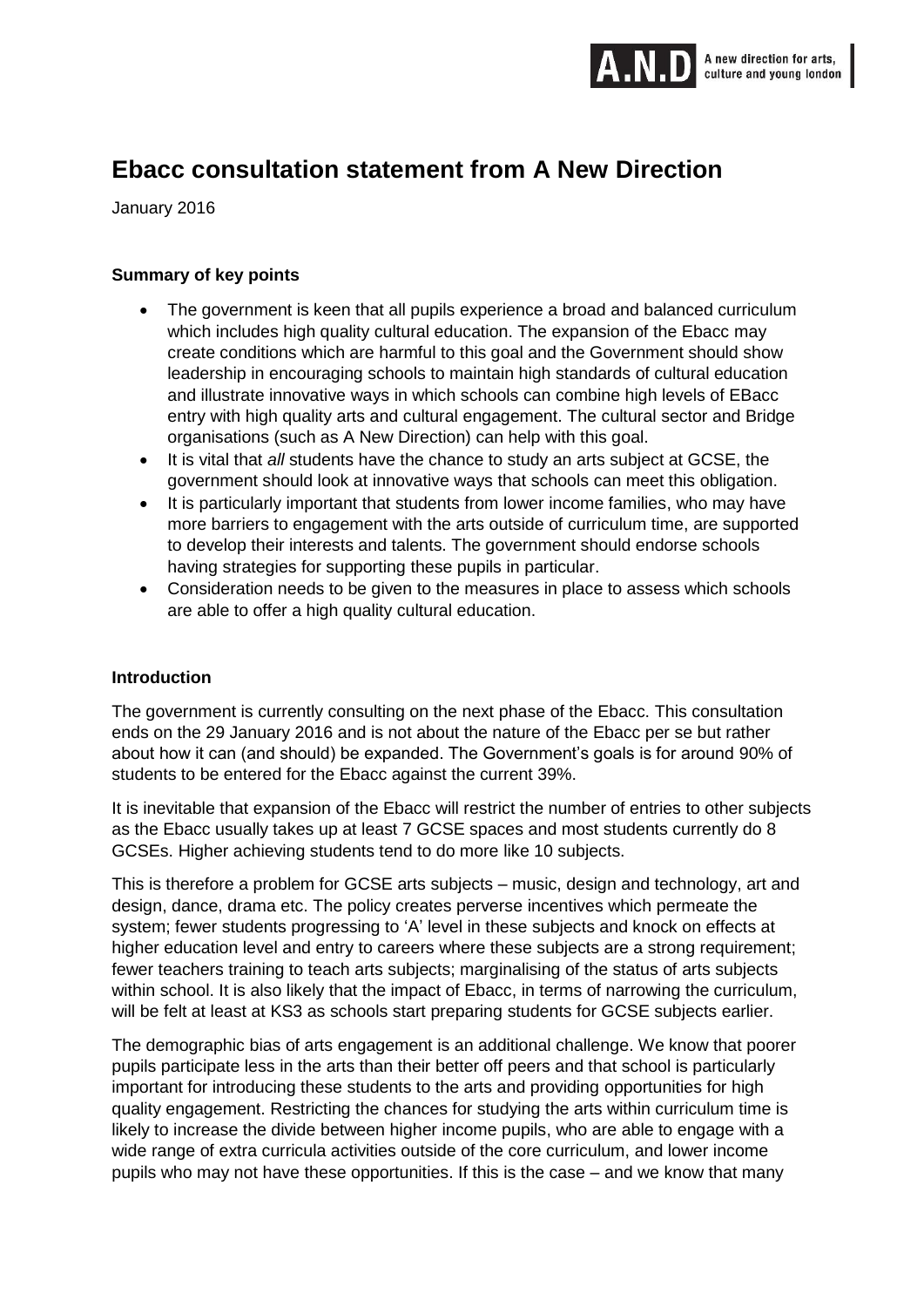

schools buck this trend and provide a wide set of enrichment opportunities that are taken up by all students regardless of family income - it will directly affect social mobility as the development of 'cultural capital' in young people is critical for progression to higher education and employment.

However, in general, the arguments for the negative impact of the Ebacc on the arts could be made for any area outside of the Ebacc such as sport, food technology, technical subjects, religious studies. Only one of history or geography counts towards the Ebacc so these subjects may also have challenges and it will be hard to learn more than one language.

A New Direction's view is that it is not particularly useful to continue to argue for inclusion of the arts in the Ebacc as these polices are unlikely to change fundamentally and the main goal of the policy, the expansion of pupil entries into the stated subjects, is not a bad thing in itself. With regard to the target for expansion of the Ebacc we believe that there are two critical factors to consider. Firstly schools and parents (as well as students themselves) are surely in the best position to navigate the appropriate pathways for individuals. We are cautious about a policy which suggests a single path is correct for such a large group of students. Secondly, it is critical that the cultural and education sectors work together to mitigate the negative impacts of the Ebacc on cultural and creative education, developing innovative ways to sustain high quality engagement for all.

The government is keen that all pupils have access to a broad and balanced curriculum and are committed to the importance of the arts and culture in education therefore we should be able to work together to find ways of ensuring this takes place across the schools system alongside the Ebacc.

#### **Therefore where to go next?**

#### **Sustaining opportunities for all students to have the chance to study an arts GCSE**

We believe that it is important to re-state the value of providing specialist arts GCSEs, though this is only one route for engagement in the arts and not necessarily a route large numbers of students will take. Being able to study art, design, drama, dance, music etc. to GCSE level is important because it provides an in-depth and high quality pathway to build a student's interest. It means engaging specialist teachers with particular skills who can also be utilised across the school in extra-curricula activity and for developing external partnerships. It also provides a straight forward and meritocratic route to progression into further study or employment in the creative sector. Crucially it means *all* students can get the chance to focus in-depth on a creative subject and therefore it is not simply the preserve of students who can pay for out of school classes or other forms of engagement.

The Ebacc in itself does not stop students pursuing these other subjects. There is a concern, however, that the expansion of the Ebacc will mean schools restricting the subjects they offer in order to get more students focusing on Ebacc subjects. It is crucial we consider ways in which we can help schools sustain opportunities for all students to study an arts GCSE.

There will be particular challenges for the gifted students who want to pursue a 'talent' pathway in the arts as well as disadvantaged and/or underachieving pupils who may be deterred from taking an arts subject as it might be seen as a distraction from the core Ebacc.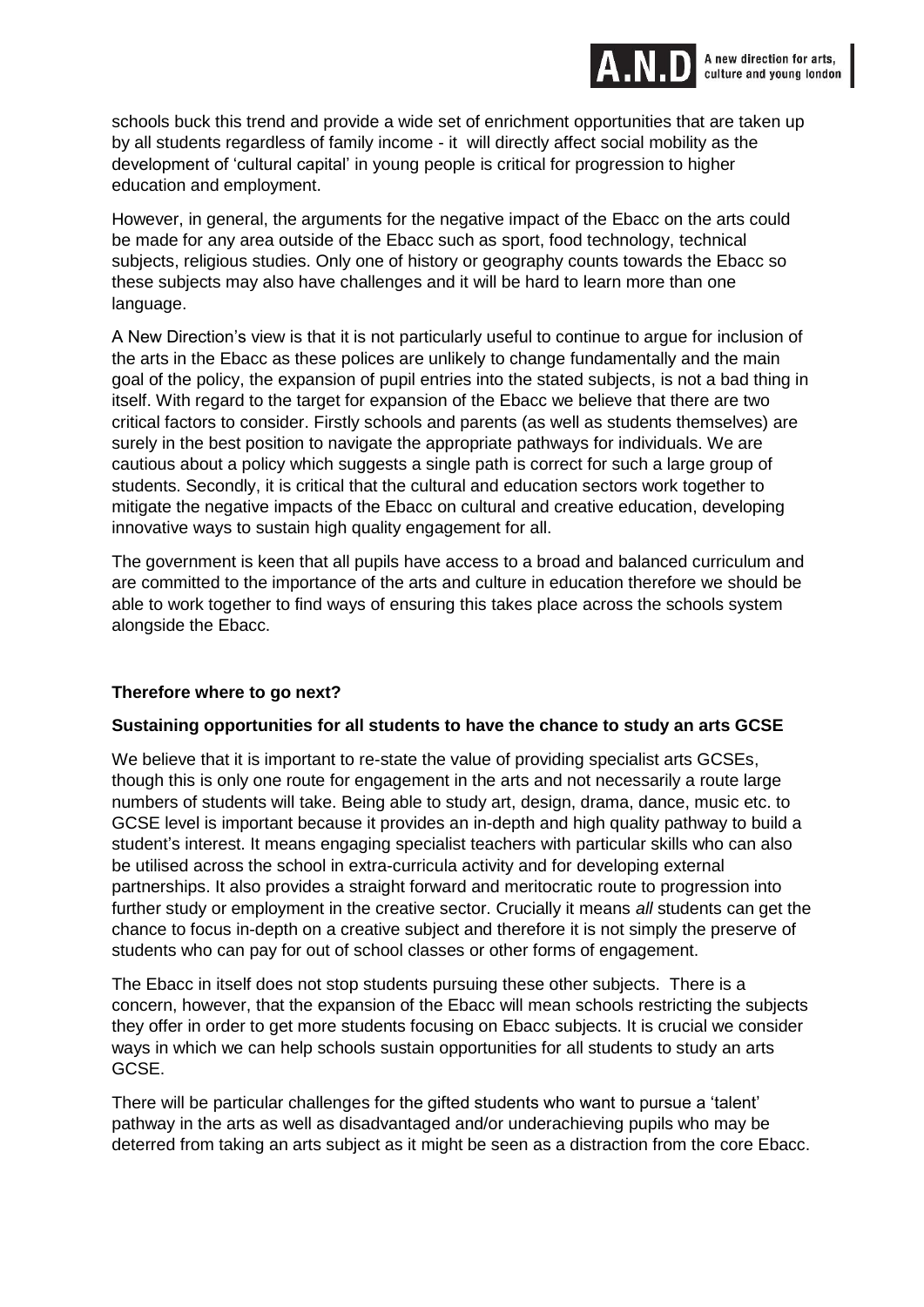

There is unlikely to be a one size fits all answer to how to meet the needs of these two groups of students but certain things could help:

- **Schools partnering** Can schools get together to offer subjects across different schools? Building on school networks such as Teaching School Alliances, could schools work together to offer a high quality offer across the partnership ensuring a range of key arts subjects are offered?
- **Arts organisations offering specialist GCSEs** could cultural partners find ways (singly or in groups) to offer arts GCSEs?

Fundamentally we believe that **no** student should find themselves in the position of not being able to do at least one arts GCSE because their school does not offer this provision.

## **Providing a cultural and creative education**

Arts subjects are only one part of the story of a rounded creative and cultural education. Whilst we believe it is incredibly important that arts subjects are recognised for their rigour and utility alongside the so called 'academic' subjects and the fact that they are not included in the Ebacc can mean that their status is devalued in a school context, they are not the only way to experience or engage with art and culture in formal education.

Our ambition would be for every school to look at the way in which they provide an education for their young people which encompasses opportunities for making, creating, painting, drawing, listening, playing, appreciating, performing etc. as well as thinking deeply about how they can help their students connect with their heritage and the heritage of their country and locality through exposure to a range of cultural activities and practices. The best schools are ones that recognise this and run these opportunities through the 'academic' curriculum thinking about creative and dynamic ways of teaching these subjects, as well as providing support to develop cultural interest through, for example;

- Project based learning and creative and artistic ways of addressing the core curriculum
- Opportunities for all students to take part in an 'enrichment' activity every week or regularly
- Bursaries and other incentives to support students creative endeavours
- Engagement and valuing of voluntary opportunities such as school plays, competitions etc.
- Arts award, and other qualification clubs
- Regular organised visits, residencies and partnerships with organisations.

We would not advocate these things as a substitute for in-curriculum arts subjects and the two should go hand-in hand, but the development of a creative ethos across the school, of which all pupils can be part, is arguably more important than a rigid focus on GCSE art subjects.

There are a number of ways in which schools can develop a more creative and strategic approach to cultural education and the Bridge organisations can assists them. Strategies include:

 **Strategies for whole school cultural engagement** – Artsmark is a great tool for encouraging a whole school approach to high quality cultural education and this should be promoted across schools. Can schools (singly or in groups) use their Pupil